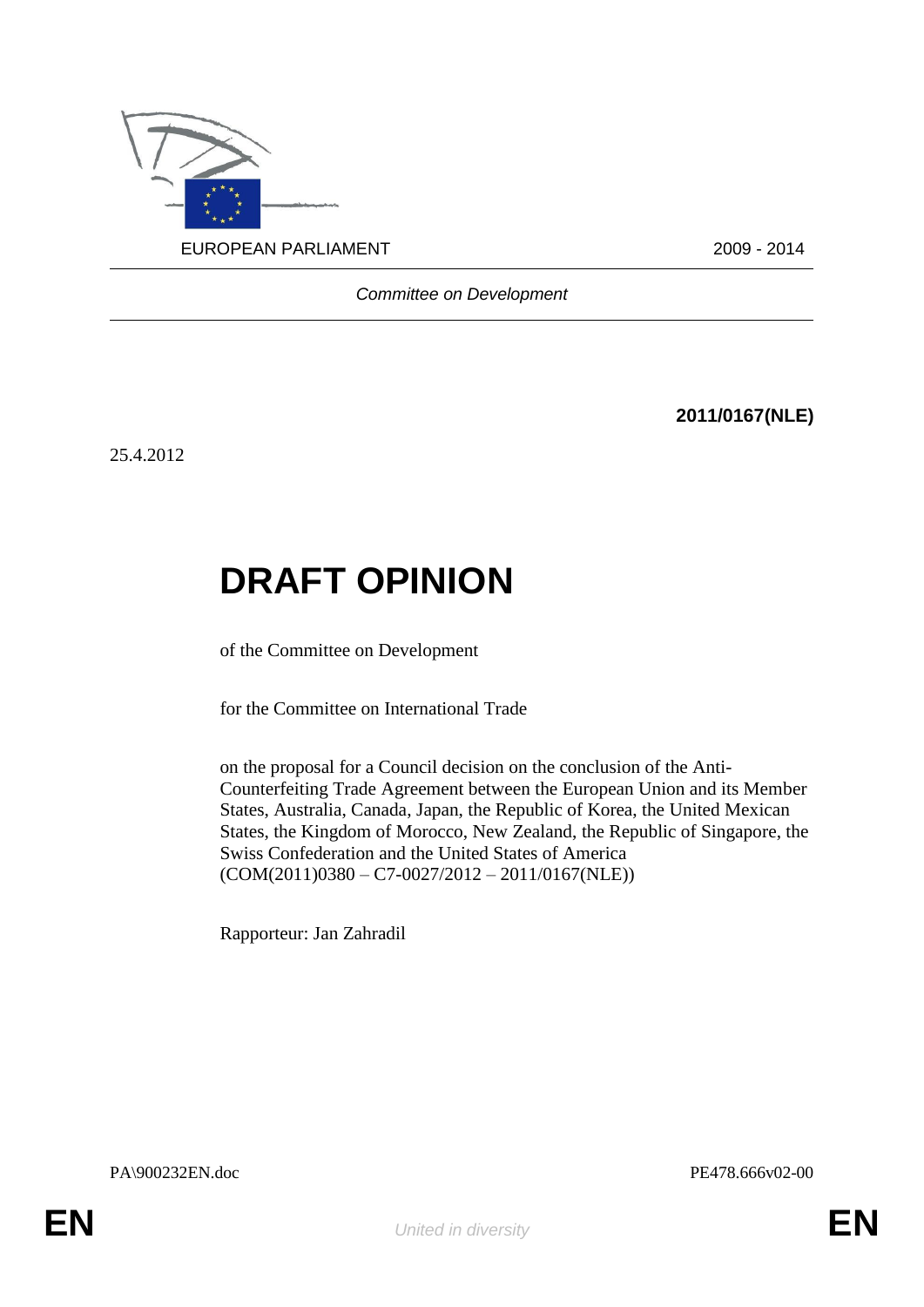PA\_Leg\_Consent

**EN**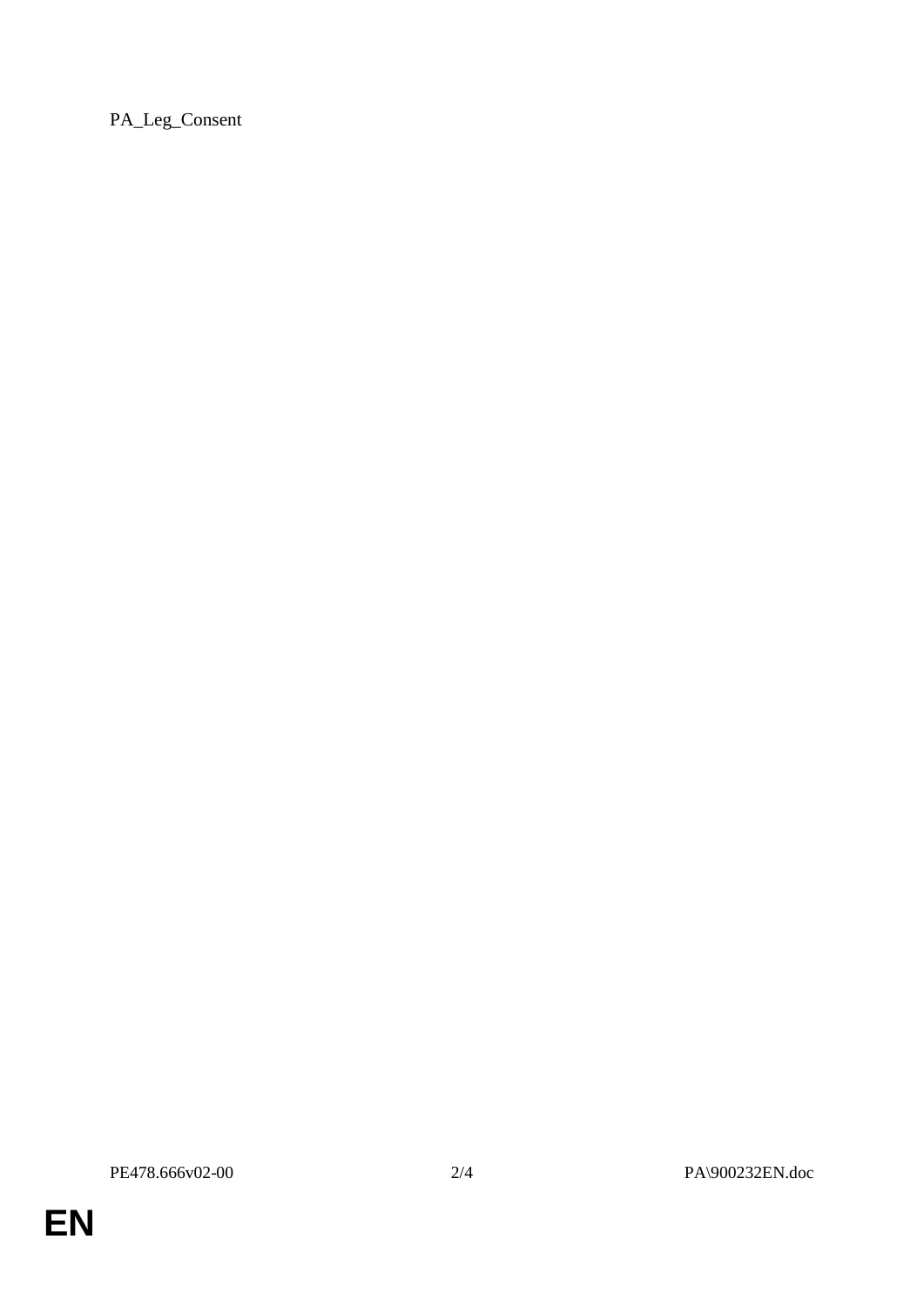## **SHORT JUSTIFICATION**

The defence of intellectual property rights and active combating of counterfeiting are essential for development, as protection of intellectual property safeguards and encourages creation, innovation and entrepreneurship, makes it possible for a business to grow and creates wealth.

The conclusion of negotiations on the Anti-Counterfeiting Trade Agreement (ACTA) provides a WTO-plus legal framework in addition to the TRIPS Agreement, against counterfeiting, piracy and a broad range of IPR infringements by establishing common rules on civil and criminal enforcement and on customs procedures for ACTA Parties<sup>1</sup>.

Furthermore ACTA membership is not exclusive and additional Parties, including developing and emerging countries, may join, thus promoting widespread IPR protection and enhancing the fight against counterfeiting and piracy worldwide. In the future, ACTA could potentially attain a multilateral level as part of the WTO or WIPO (World Intellectual Property Organization).

Furthermore the Commission made a public commitment not to impose ACTA provisions on third countries through their incorporation in free trade agreements and Economic Partnership Agreements.

The Commission has ensured that ACTA provisions comply with the Union *acquis* and that nothing in ACTA contradicts the obligations between parties under existing agreements, including the TRIPS Agreement<sup>2</sup>.

Legitimate trade in generic medicines is essential to the development of public health worldwide, and especially in developing countries. The Committee appreciates the unequivocal language of ACTA provisions which safeguard access to public health and recognises the principles enshrined in the Doha Declaration on the TRIPS Agreement and Public Health<sup>3</sup>.

The Commission in its written answer on ACTA and access to medicine<sup>4</sup>, stated that ACTA will not serve as a basis to interfere with access to medicine and, in particular with trade in generic medicines, and that there will be no obligation to apply border controls and criminal enforcement provisions to suspected patent infringements on medicines for countries dependent on imported pharmaceuticals.

\*\*\*\*\*\*

The Committee on Development calls on the Committee on International Trade, as the

1

<sup>&</sup>lt;sup>1</sup> ACTA negotiations were concluded on 15 November 2010 and the initialling took place on 25 November 2010 after 11 rounds of negotiations between Australia, Canada, the EU, Japan, South-Korea, Mexico, Morocco, New Zealand, Singapore, Switzerland and the USA.

<sup>2</sup> See also Article 1in Section 1 of Chapter I of ACTA.

<sup>&</sup>lt;sup>3</sup> The Doha Declaration on the TRIPS Agreement and Public Health was adopted on 14 November 2001 at the Fourth WTO Ministerial Conference;

<sup>4</sup> Commissioner De Gucht, written answer to the European Parliament, P-9346/10 EN, (14.12.2010)